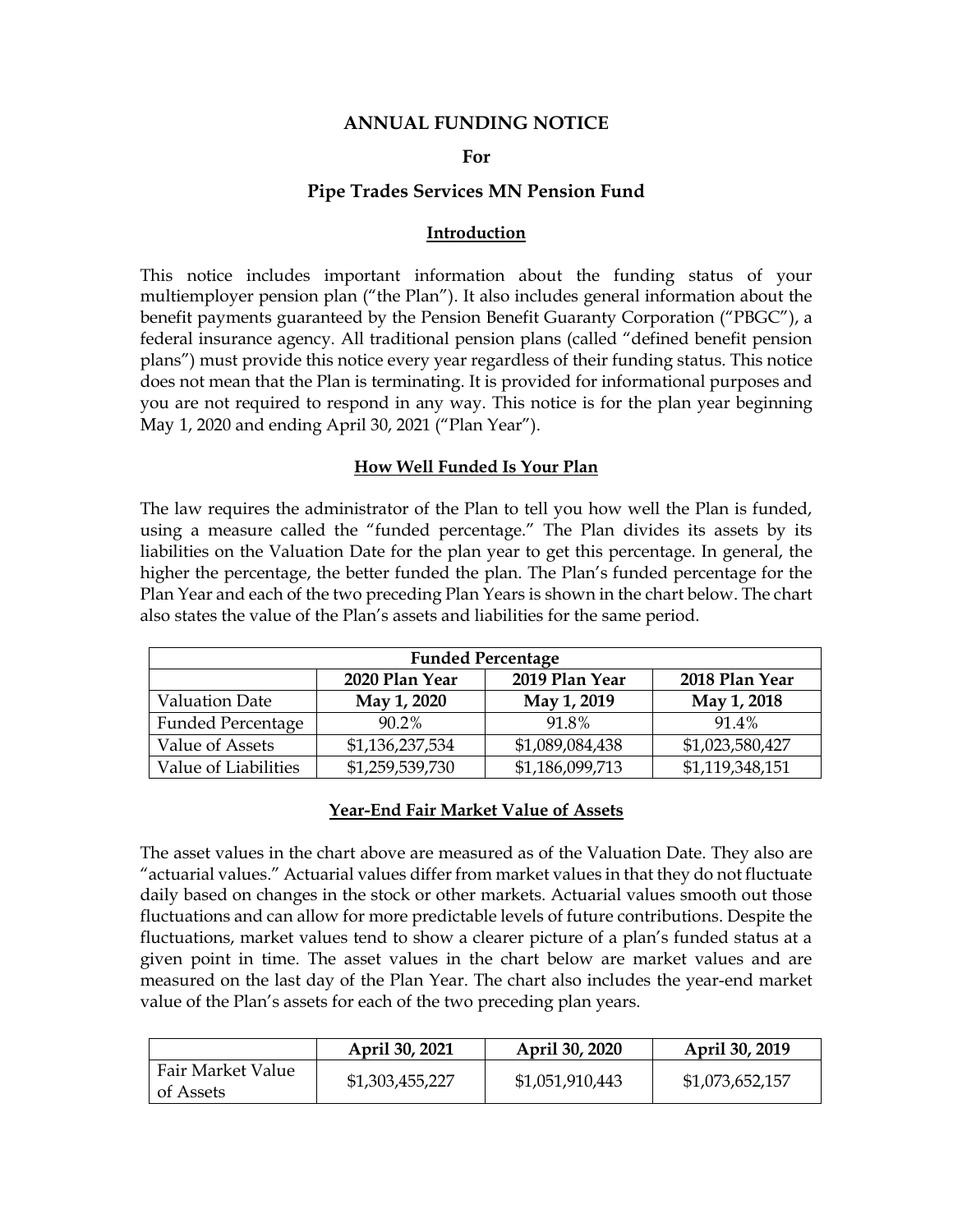#### **Endangered, Critical, or Critical and Declining Status**

Under federal pension law, a plan generally is in "endangered" status if its funded percentage is less than 80 percent. A plan is in "critical" status if the funded percentage is less than 65 percent (other factors may also apply). A plan is in "critical and declining" status if it is in critical status and is projected to become insolvent (run out of money to pay benefits) within 15 years (or within 20 years if a special rule applies). If a pension plan enters endangered status, the trustees of the plan are required to adopt a funding improvement plan. Similarly, if a pension plan enters critical status or critical and declining status, the trustees of the plan are required to adopt a rehabilitation plan. Funding improvement and rehabilitation plans establish steps and benchmarks for pension plans to improve their funding status over a specified period of time. The plan sponsor of a plan in critical and declining status may apply for approval to amend the plan to reduce current and future payment obligations to participants and beneficiaries.

The Plan was not in endangered, critical, or critical and declining status in the Plan Year.

## **Participant Information**

The total number of participants and beneficiaries covered by the Plan as of the valuation date was 8,802. Of this number, 4,737 were active participants, 2,954 were retired or separated from service and receiving benefits, and 1,111 were retired or separated from service and entitled to future benefits.

# **Funding & Investment Policies**

Every pension plan must have a procedure for establishing a funding policy for plan objectives. A funding policy relates to how much money is needed to pay promised benefits. The Plan is funded by contributions made by employers pursuant to collective bargaining agreements with the unions that represent the Plan's participants. The Plan does provide recommendations to the bargaining parties regarding required contribution levels to maintain or increase benefits.

Pension plans also have investment policies. These generally are written guidelines or general instructions for making investment management decisions. The investment policy of the Plan is designed to facilitate the Plan achieving its actuarial assumption for long term benefit funding. The policy is established by the Board of Trustees based upon guidance from its investment consultant and legal counsel. The assets of the Fund are managed solely in the interests of the Plan's participants and beneficiaries. Investments are at all times to be in full compliance with all applicable laws, including the Employee Retirement Income Security Act of 1974 (ERISA), and to satisfy the requirements of the Department of Labor "Prudence Regulation" (29 CFR §2550.404(a)-1). The Trustees, in consultation with the Plan's investment consultant, have adopted an asset mix for the Fund to diversify investments, address varying economic conditions fluctuations in the market value of securities. The Plan's investment consultant has been assigned the responsibility of monitoring the actual asset mix compared to target allocations on a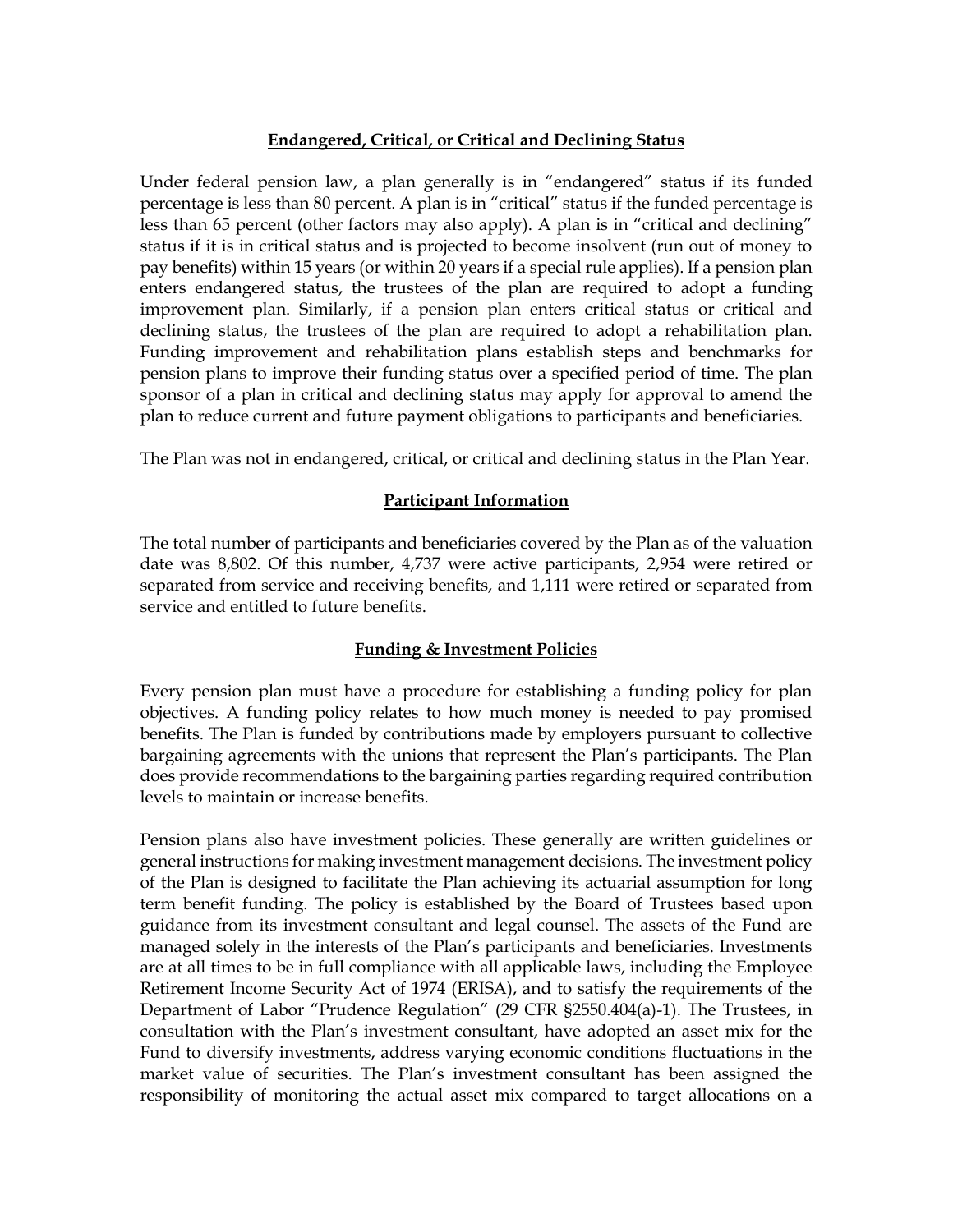quarterly basis. The investment of assets is assigned to professional investment managers who are responsible for the management of the assets given to them by the Plan, which includes allocations among allowable asset classes, selection and disposal of individual securities, and diversifying portfolio assets under the investment managers' control so as to minimize the risk of large losses, unless under the circumstances, it is clearly prudent not to do so.

Under the Plan's investment policy, the Plan's assets were allocated among the following categories of investments, as of the end of the Plan Year. These allocations are percentages of total assets:

| <b>Asset Allocations</b>          | Percentage |
|-----------------------------------|------------|
| <b>Stocks</b>                     | 52.3%      |
| Investment grade debt instruments | 15.0%      |
| High-yield debt instruments       | $3.6\%$    |
| Real estate                       | 11.2%      |
| Other                             | 179%       |

# **Right to Request a Copy of the Annual Report**

Pension plans must file annual reports with the US Department of Labor. The report is called the "Form 5500." These reports contain financial and other information. You may obtain an electronic copy of your Plan's annual report by going to [www.efast.dol.gov](http://www.efast.dol.gov/) and using the search tool. Annual reports are also available from the US Department of Labor, Employee Benefits Security Administration's Public Disclosure Room at 200 Constitution Avenue, NW, Room N-1513, Washington, DC 20210, or by calling (202) 693-8673. Or you may obtain a copy of the Plan's annual report by making a written request to the plan administrator. Annual reports do not contain personal information, such as the amount of your accrued benefit. You may contact your plan administrator if you want information about your accrued benefits. Your plan administrator is identified below under "Where To Get More Information."

# **Summary of Rules Governing Insolvent Plans**

Federal law has a number of special rules that apply to financially troubled multiemployer plans that become insolvent, either as ongoing plans or plans terminated by mass withdrawal. The plan administrator is required by law to include a summary of these rules in the annual funding notice. A plan is insolvent for a plan year if its available financial resources are not sufficient to pay benefits when due for that plan year. An insolvent plan must reduce benefit payments to the highest level that can be paid from the plan's available resources. If such resources are not enough to pay benefits at the level specified by law (see Benefit Payments Guaranteed by the PBGC, below), the plan must apply to the PBGC for financial assistance. The PBGC will loan the plan the amount necessary to pay benefits at the guaranteed level. Reduced benefits may be restored if the plan's financial condition improves.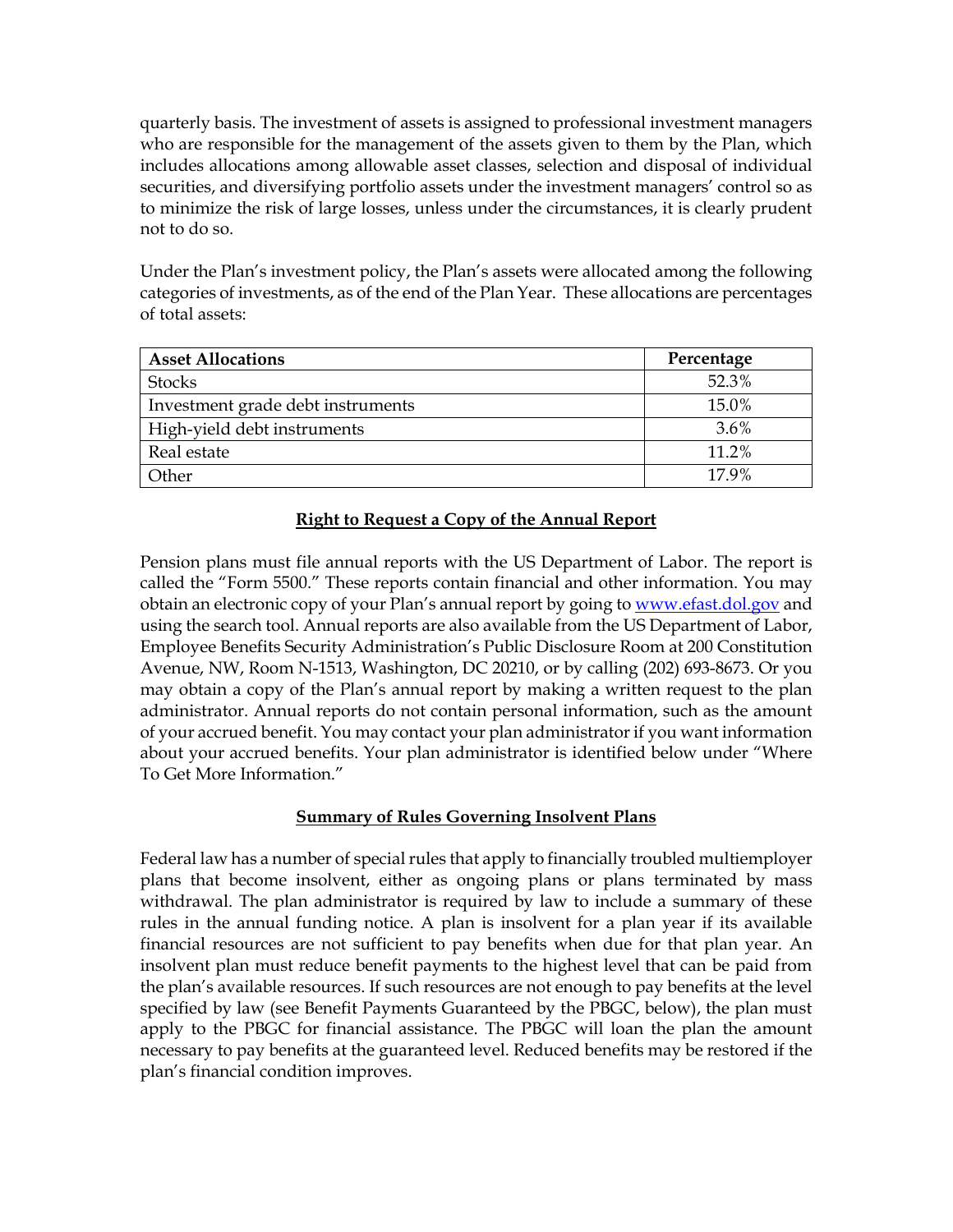A plan that becomes insolvent must provide prompt notice of its status to participants and beneficiaries, contributing employers, labor unions representing participants, and PBGC. In addition, participants and beneficiaries also must receive information regarding whether, and how, their benefits will be reduced or affected, including loss of a lump sum option.

## **Benefit Payments Guaranteed by the PBGC**

The maximum benefit that the PBGC guarantees is set by law. Only benefits that you have earned a right to receive and that cannot be forfeited (called vested benefits) are guaranteed. There are separate insurance programs with different benefit guarantees and other provisions for single-employer plans and multiemployer plans. Your Plan is covered by PBGC's multiemployer program. Specifically, the PBGC guarantees a monthly benefit payment equal to 100 percent of the first \$11 of the Plan's monthly benefit accrual rate, plus 75 percent of the next \$33 of the accrual rate, times each year of credited service. The PBGC's maximum guarantee, therefore, is \$35.75 per month times a participant's years of credited service.

*Example 1*: If a participant with 10 years of credited service has an accrued monthly benefit of \$600, the accrual rate for purposes of determining the PBGC guarantee would be determined by dividing the monthly benefit by the participant's years of service (\$600/10), which equals \$60. The guaranteed amount for a \$60 monthly accrual rate is equal to the sum of \$11 plus \$24.75 (.75  $\times$  \$33), or \$35.75. Thus, the participant's guaranteed monthly benefit is \$357.50 (\$35.75 x 10).

*Example 2*: If the participant in Example 1 has an accrued monthly benefit of \$200, the accrual rate for purposes of determining the guarantee would be \$20 (or \$200/10). The guaranteed amount for a \$20 monthly accrual rate is equal to the sum of \$11 plus \$6.75  $(.75 \times$  \$9), or \$17.75. Thus, the participant's guaranteed monthly benefit would be \$177.50  $($17.75 \times 10).$ 

The PBGC guarantees pension benefits payable at normal retirement age and some early retirement benefits. In addition, the PBGC guarantees qualified pre-retirement survivor benefits (which are preretirement death benefits payable to the surviving spouse of a participant who dies before starting to receive benefit payments). In calculating a person's monthly payment, the PBGC will disregard any benefit increases that were made under the plan within 60 months before the earlier of the plan's termination or insolvency (or benefits that were in effect for less than 60 months at the time of termination or insolvency). Similarly, the PBGC does not guarantee benefits above the normal retirement benefit, disability benefits not in pay status, or non-pension benefits, such as health insurance, life insurance, death benefits, vacation pay, or severance pay.

For additional information about the PBGC and the pension insurance program guarantees, go to the Multiemployer Page on PBGC's website at [www.pbgc.gov/multiemployer.](http://www.pbgc.gov/multiemployer) Please contact your employer or plan administrator for specific information about your pension plan or pension benefit. PBGC does not have that information. See "Where to Get More Information," below.